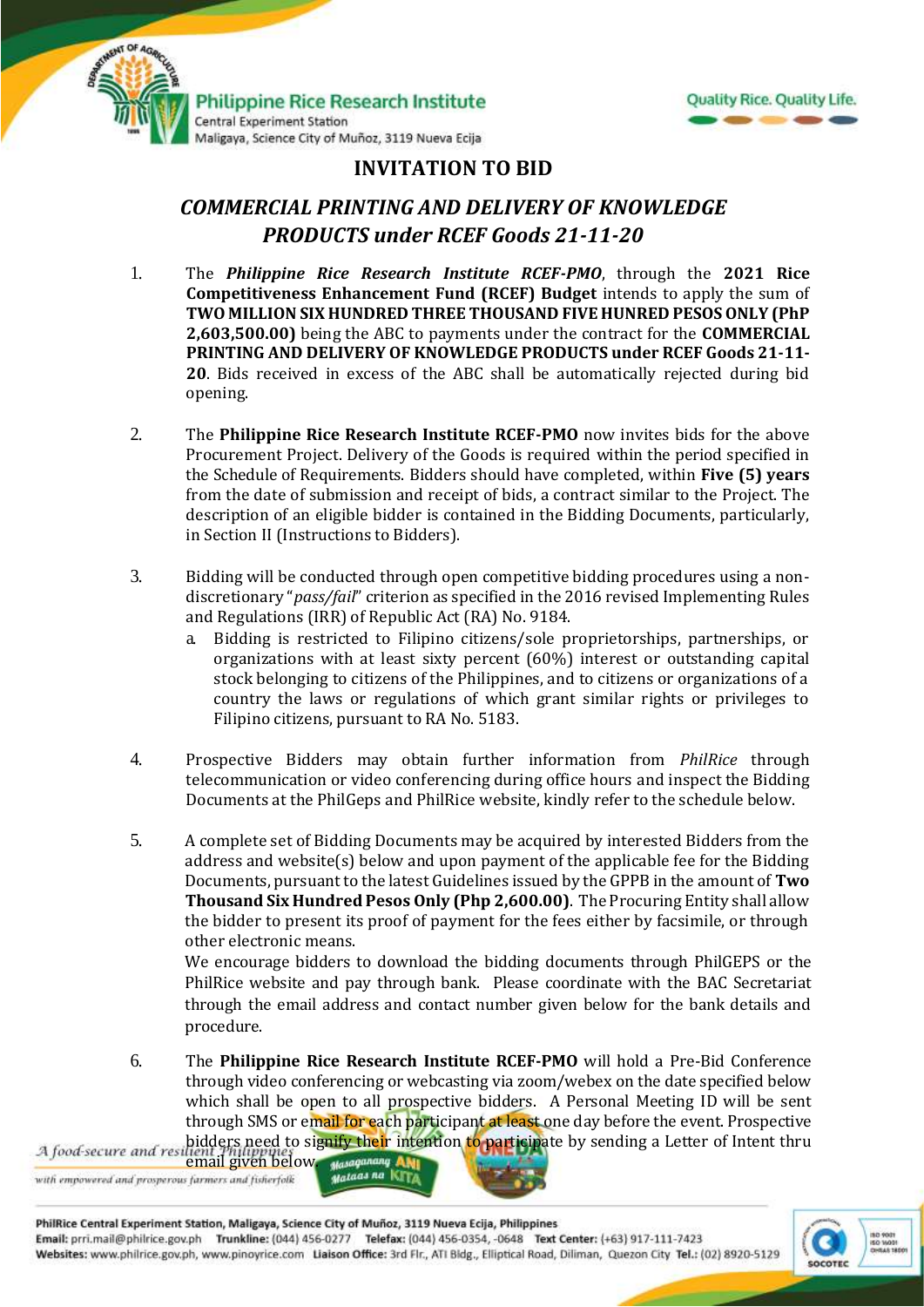



- 7. Bids must be duly received by the BAC Secretariat at the address below on or before the date and time of submission. (i) manual submission or through courier at the office address indicated below*.* Late bids shall not be accepted.
- 8. All Bids must be accompanied by a bid security in any of the acceptable forms and in the amount stated in **ITB** Clause 14.
- 9. Bid opening shall be on **December 07, 2021,09:30AM** at the address given below via Zoom/Webex. The **Philippine Rice Research Institute RCEF-PMO** reserves the right to reject any and all bids, declare a failure of bidding, or not award the contract at any time prior to contract award in accordance with Sections 35.6 and 41 of the 2016 revised IRR of RA No. 9184, without thereby incurring any liability to the affected bidder or bidders.
- **10. DA-PhilRice does not condone any form of solicitation on any prospective winning and losing bidders by any of our staff/employees or any other party. Any sort of this kind shall be reported immediately to the office of the secretary of the National Bureau of Investigation (NBI) for entrapment and proper investigation.**

| <b>Activity</b>                                                                   | Date/Time                                                                      | <b>Remarks</b>                                                                                                                                                        |
|-----------------------------------------------------------------------------------|--------------------------------------------------------------------------------|-----------------------------------------------------------------------------------------------------------------------------------------------------------------------|
| of<br>Acceptance<br>queries<br>through<br>telephone or video<br>call with the BAC | November<br>$17 - 22$<br>2021<br>(Except<br>Holidays<br>and<br>Weekends)       | Queries on the bidding documents only.                                                                                                                                |
| Secretariat                                                                       | 12:00<br>8:00AM<br>to<br>noon                                                  | Queries on the technical specifications should<br>be in formal writing sent through email or fax,<br>addressed to the BAC Chairperson through<br>the BAC Secretariat. |
| Availability<br>of<br>Bidding documents<br>and acceptance of<br>Payment           | Nov 17 - Dec 06, 2021<br>(Except Holidays and<br>Weekends)<br>8:00AM to 5:00PM | Downloadable through PhilGEPS, PhilRice<br>Website and can be requested through email.<br>Please call the BAC Secretariat for the<br>procedures on online payment.    |
| Pre-Bid Conference                                                                | November 23, 2021<br>10:30AM                                                   | Interested bidders shall signify intention<br>to bid through email. A Personal Meeting<br>ID will be sent through email to<br>confirmed participants.                 |
| Deadline<br>for<br>the<br>submission of bids                                      | On<br>before<br><sub>or</sub><br>December 07, 2021<br>8:00AM                   | Through personal delivery or through<br>courier at the BAC Secretariat Office.                                                                                        |
| <b>Bid Opening</b>                                                                | December 07, 2021<br><b>Meeting Proper:</b><br>09:30 AM                        | A Personal Meeting ID will be sent to<br>participants<br>who<br>submitted<br>bid<br>proposals on time.                                                                |

11. Please refer to the following schedule of activities:

A food-secure and resilient Philippines

with empowered and prosperous farmers and fisherfolk



PhilRice Central Experiment Station, Maligaya, Science City of Muñoz, 3119 Nueva Ecija, Philippines Email: prri.mail@philrice.gov.ph Trunkline: (044) 456-0277 Telefax: (044) 456-0354, -0648 Text Center: (+63) 917-111-7423 Websites: www.philrice.gov.ph, www.pinoyrice.com Lialson Office: 3rd Flr., ATI Bldg., Elliptical Road, Diliman, Quezon City Tel.: (02) 8920-5129